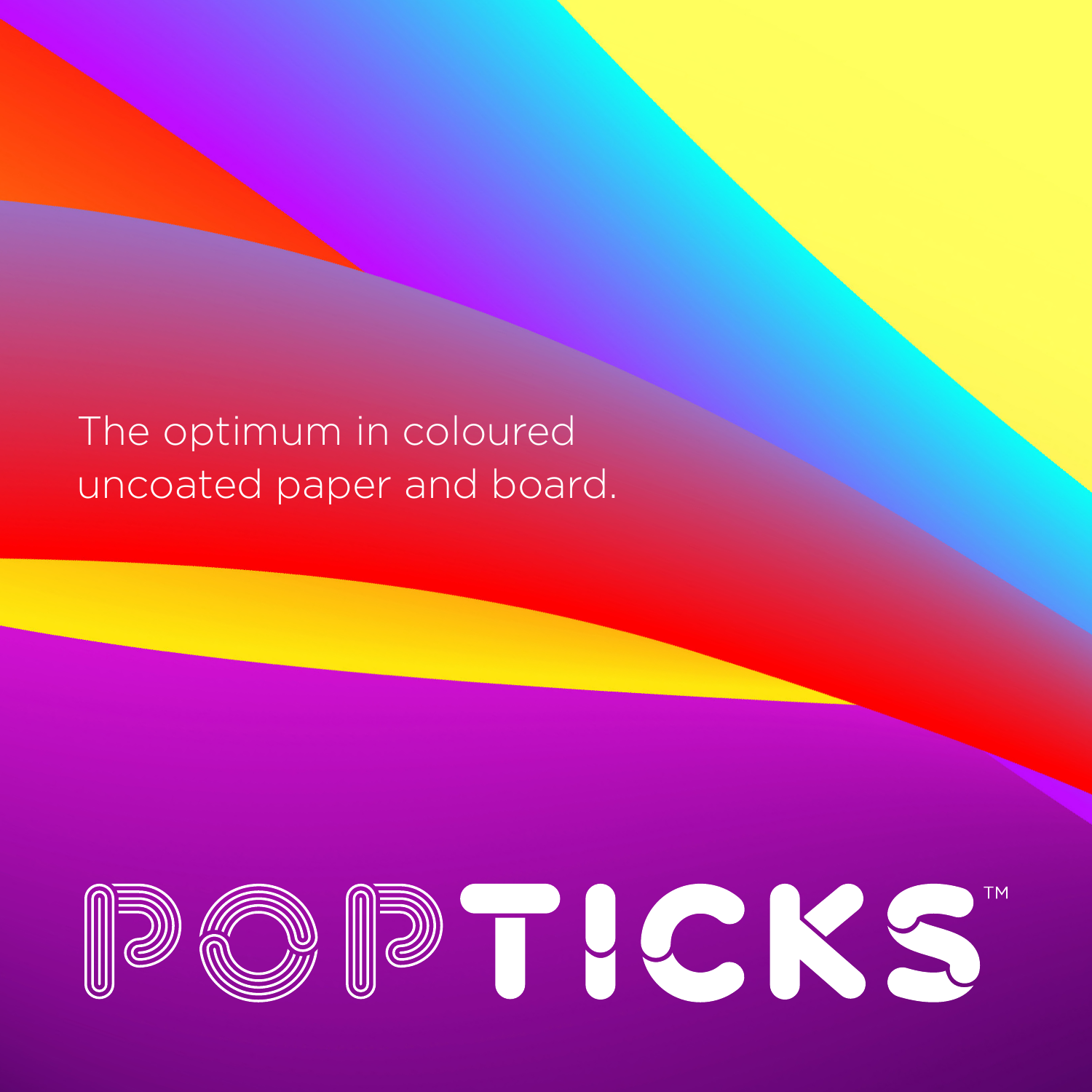# POPticks™ Ivory **PMS 7499U\***



#### 80,120,160,205gsm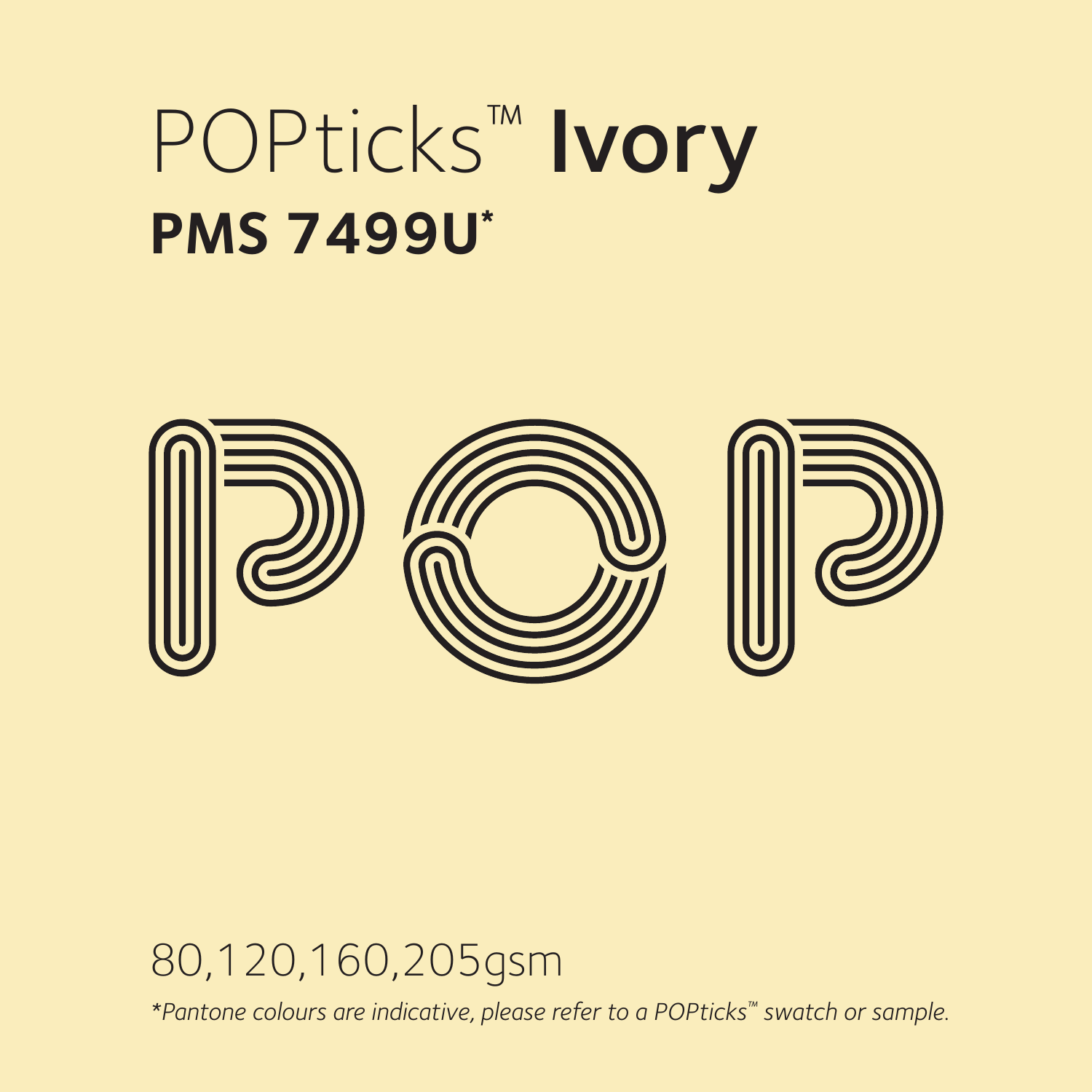# POPticks™ Yellow **PMS 100U\***



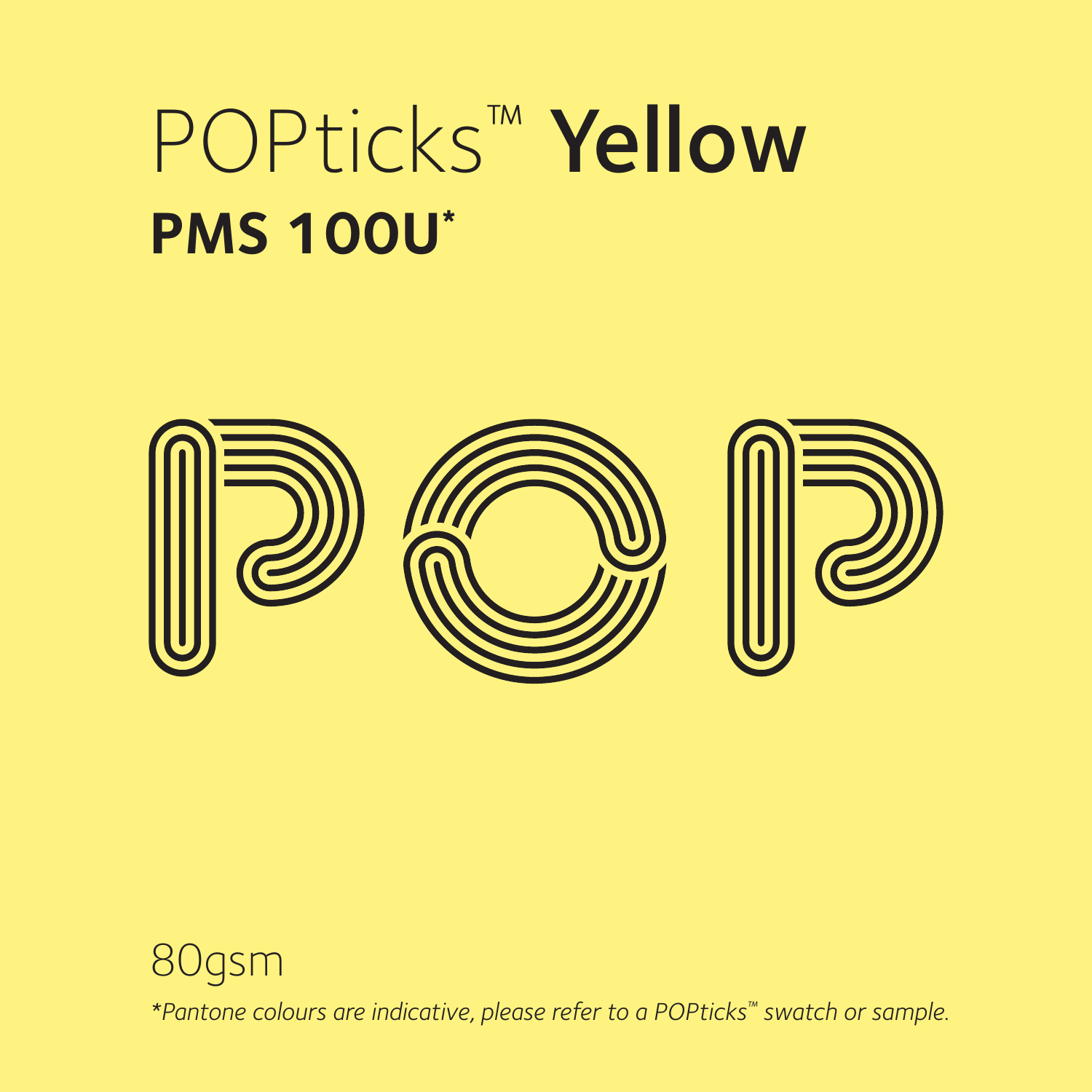# POPticks™ Peach **PMS 2015U\***



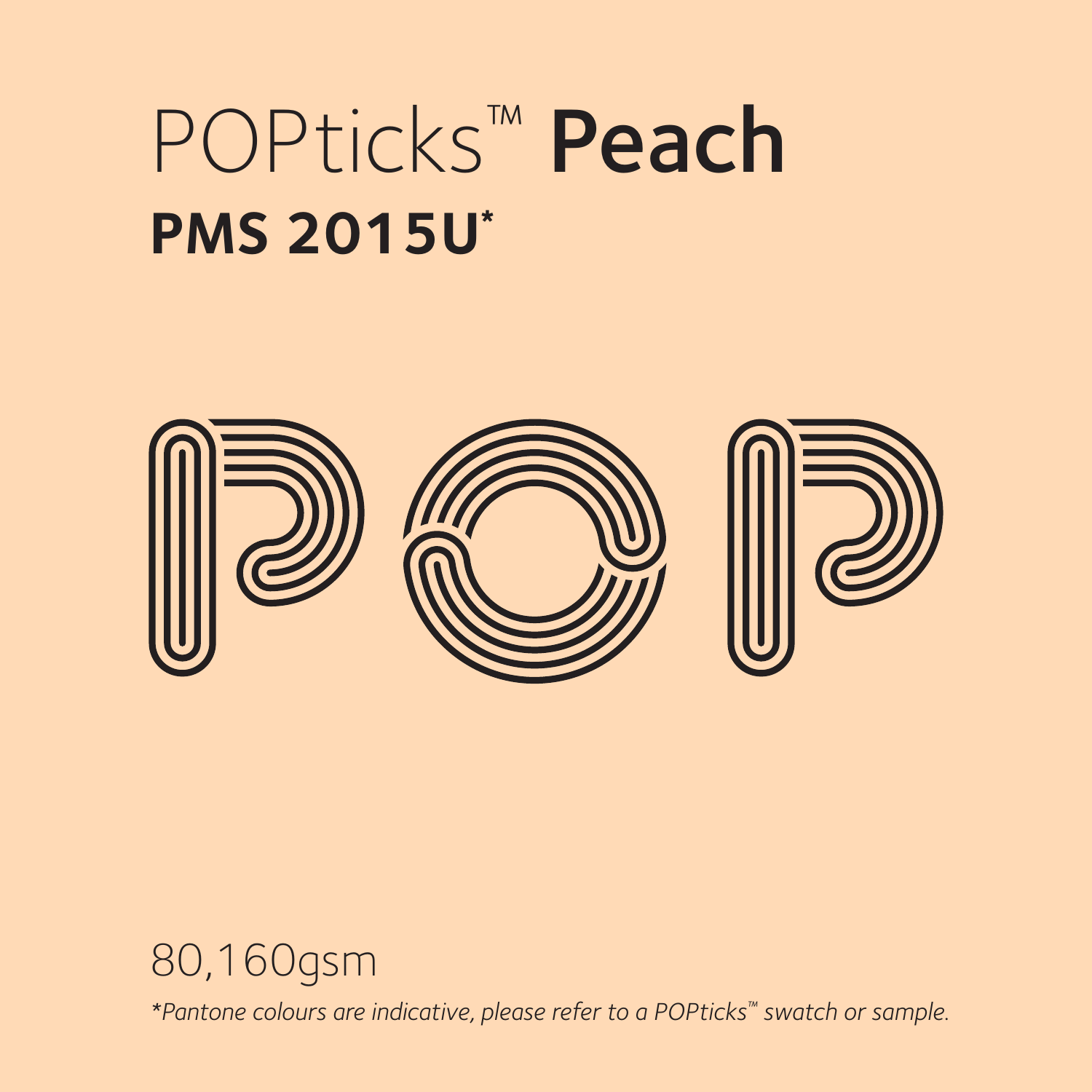## POPticks™ Rose **PMS 7422U\***



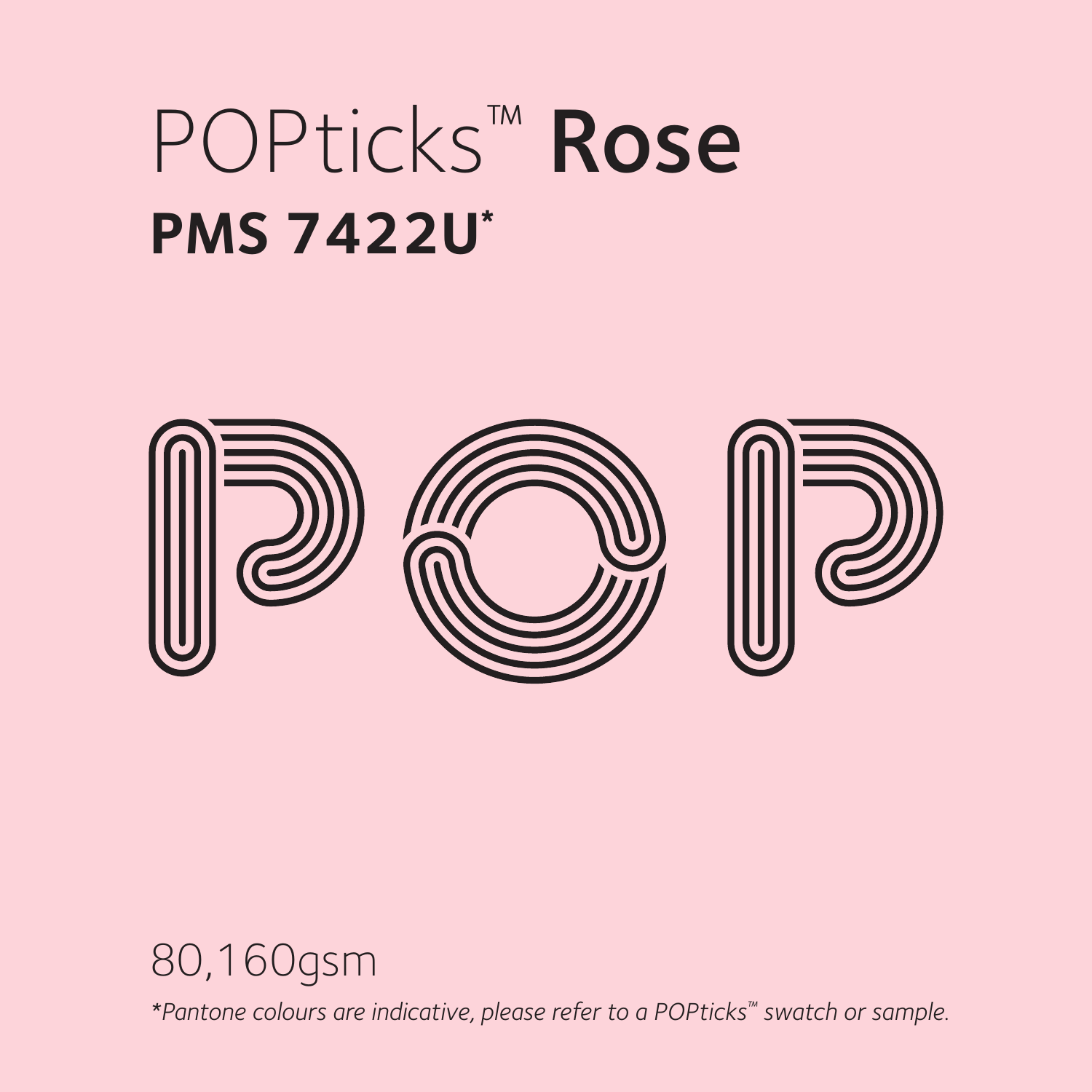# POPticks™ Pink **PMS 1767U\***



#### 80,120,160,205gsm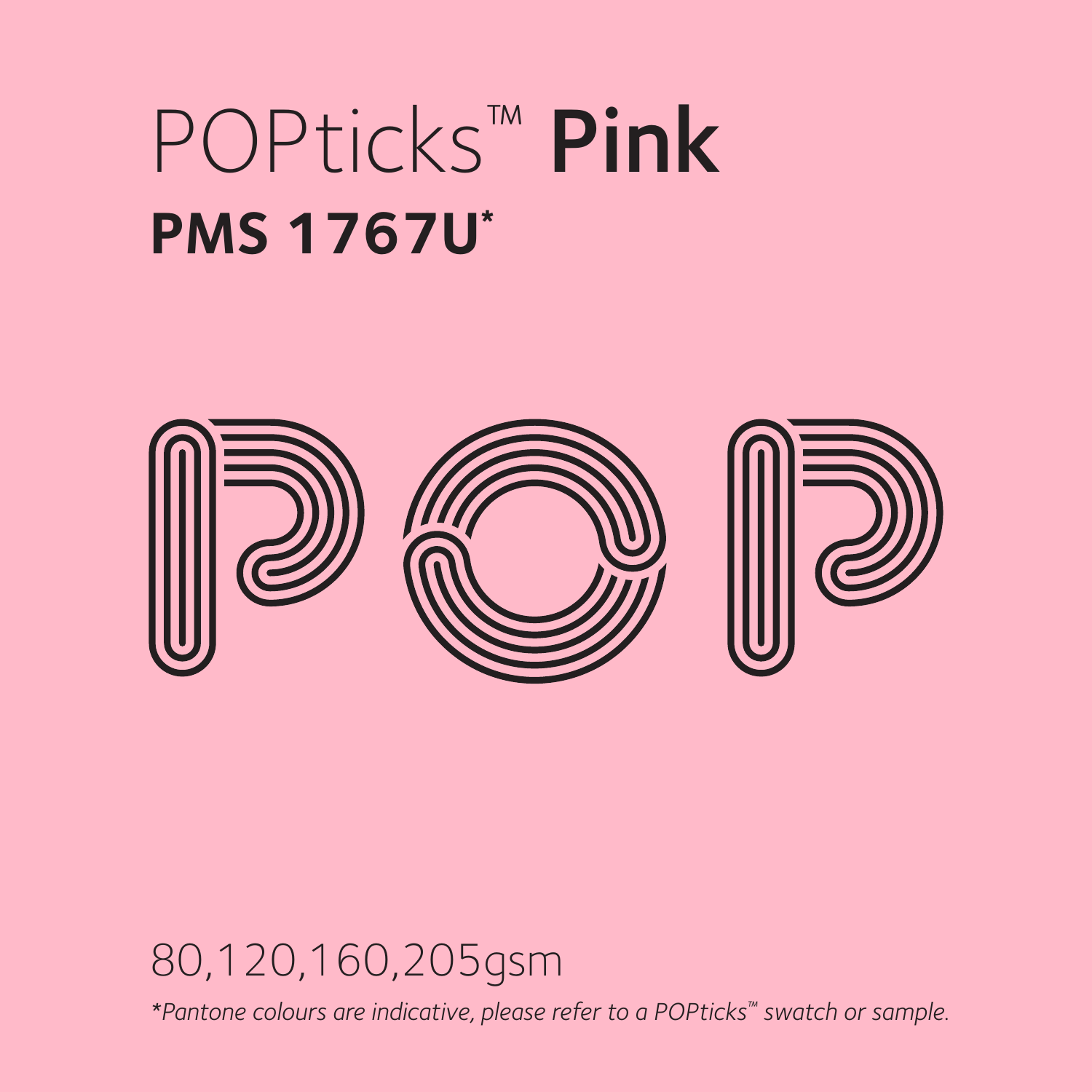# POPticks™ Lavender **PMS 2085U\***



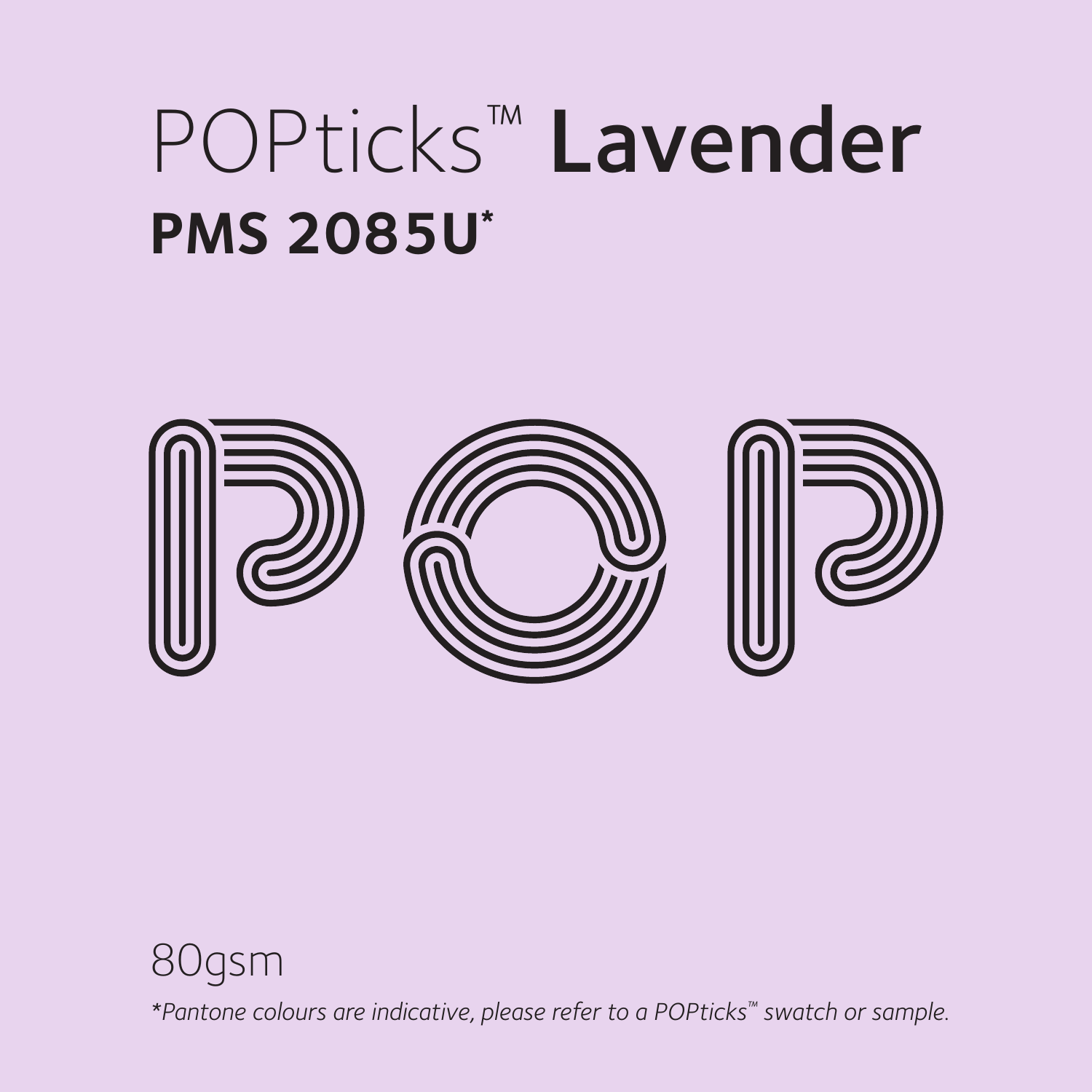#### POPticks™ Ocean **PMS 290U\***



#### 80,120,160,205gsm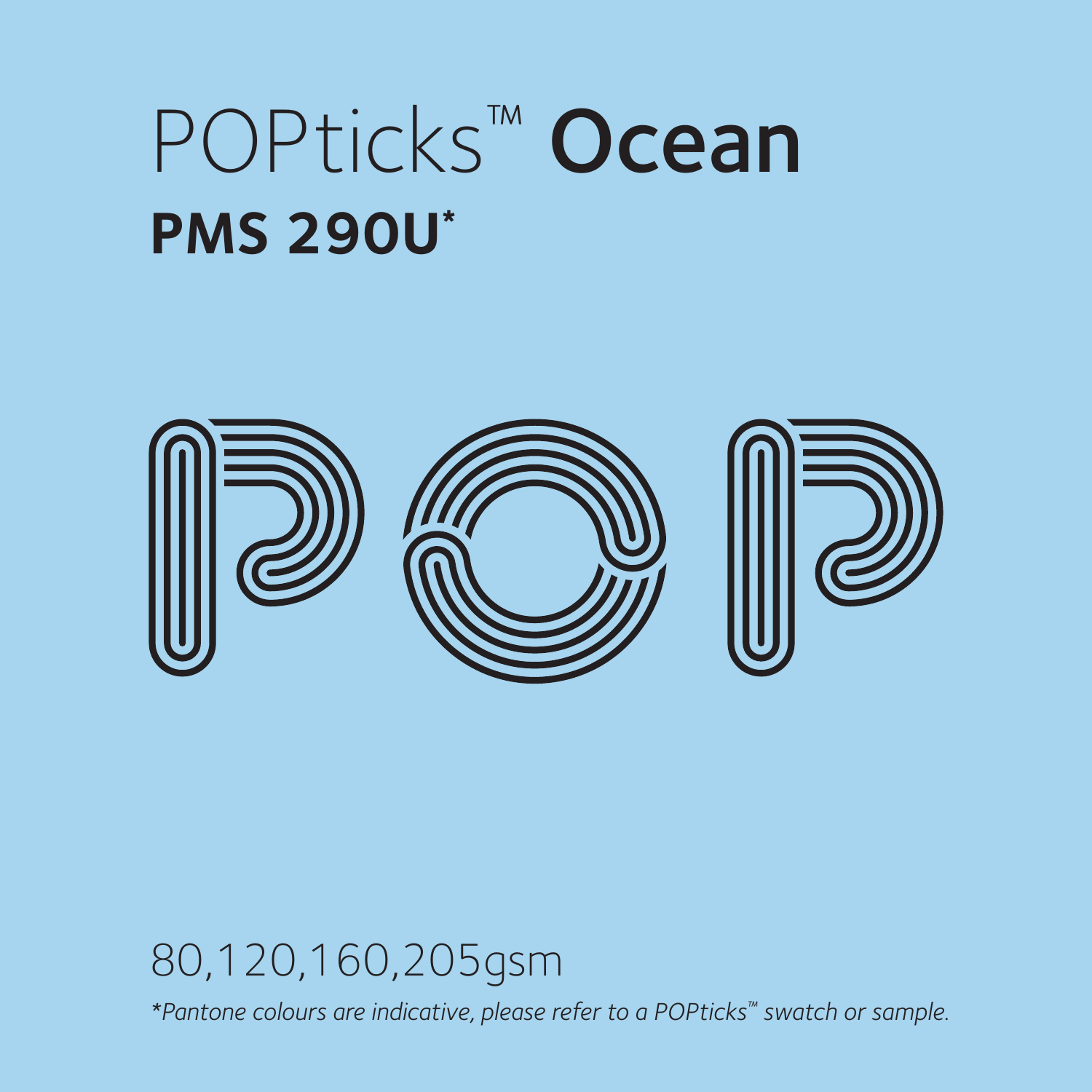#### POPticks™ Green **PMS 2254U\***



#### 80,120,160,205gsm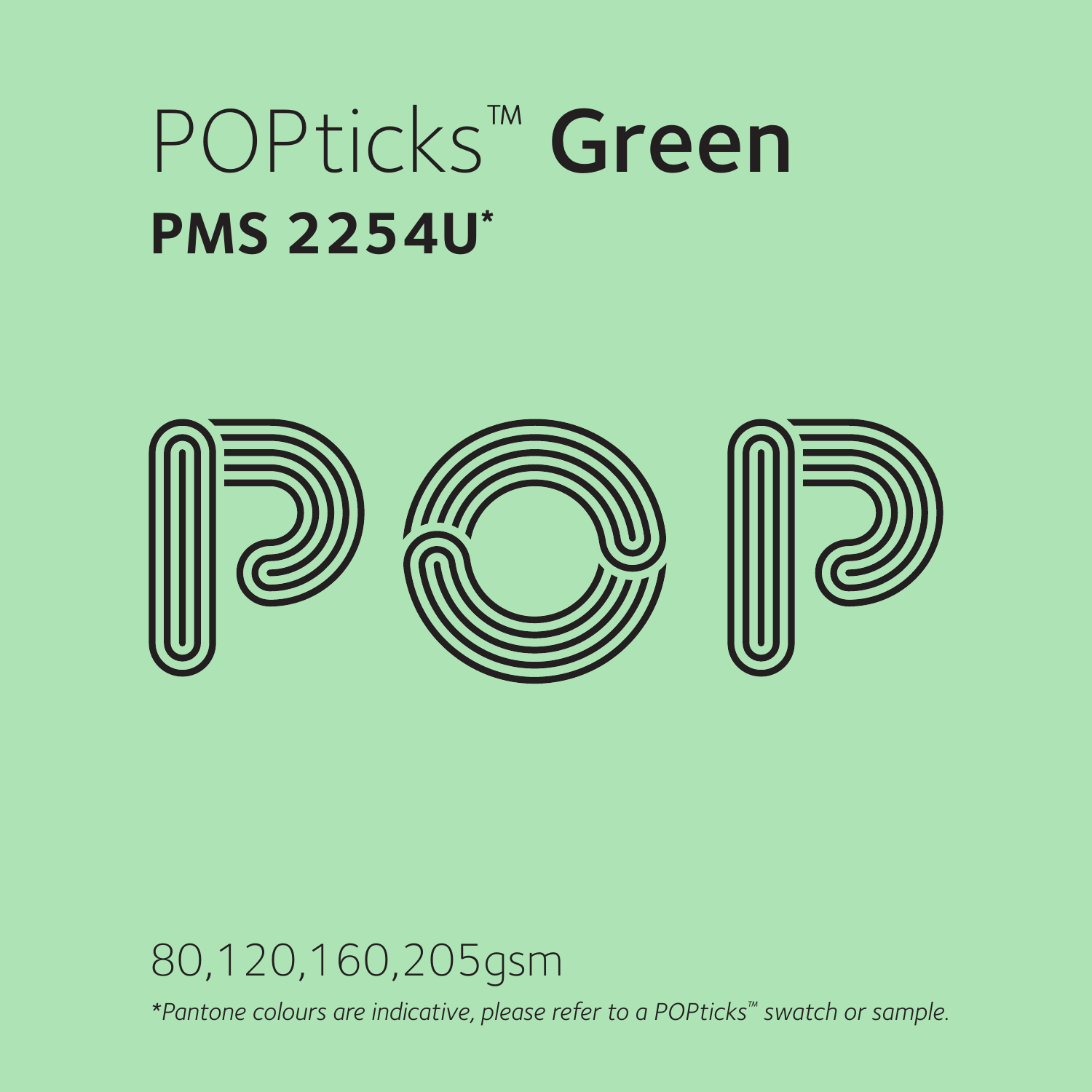### POPticks™ Lemon **PMS Yellow 012U\***



#### 80,120,160,205,325gsm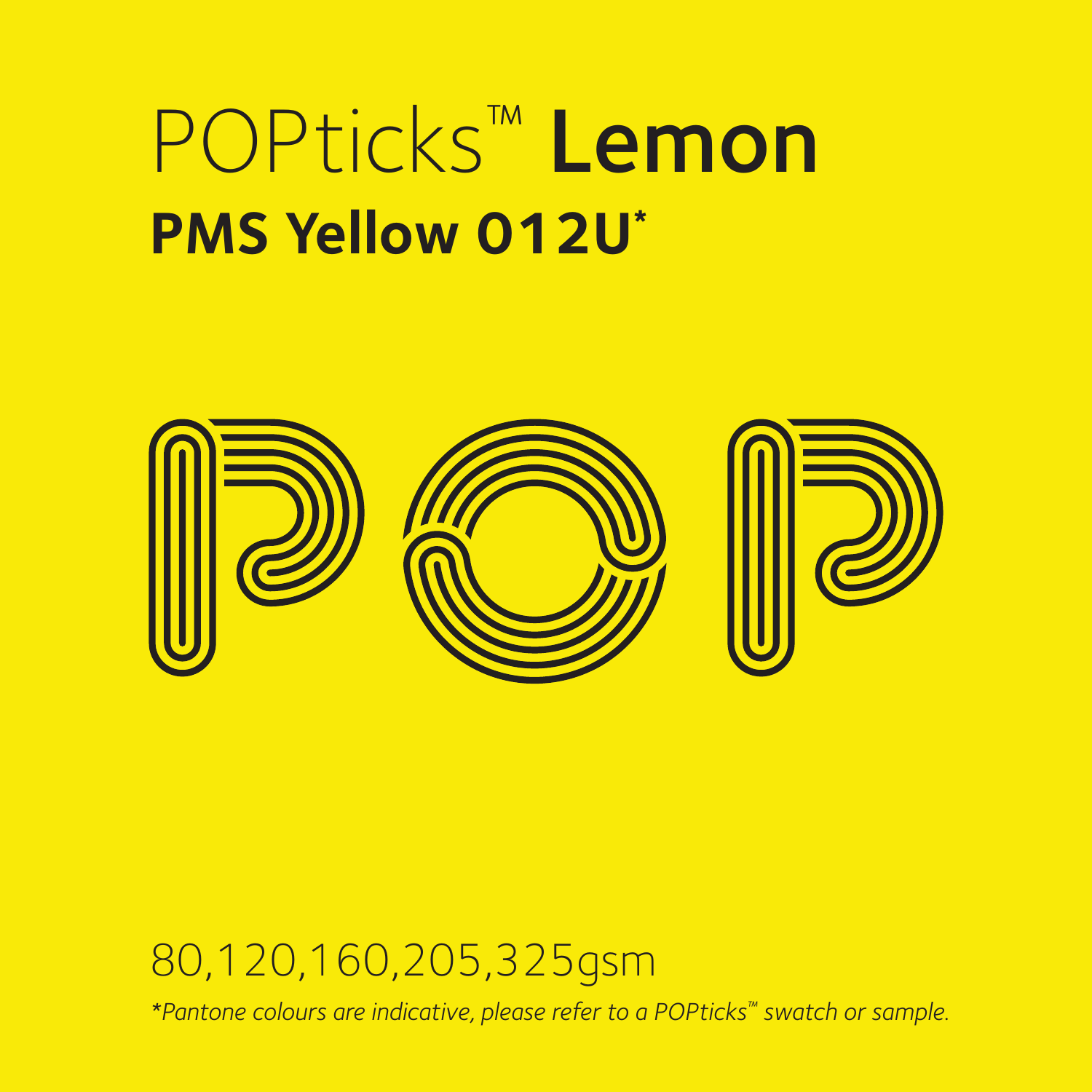# POPticks™ Gold **PMS 109U\***



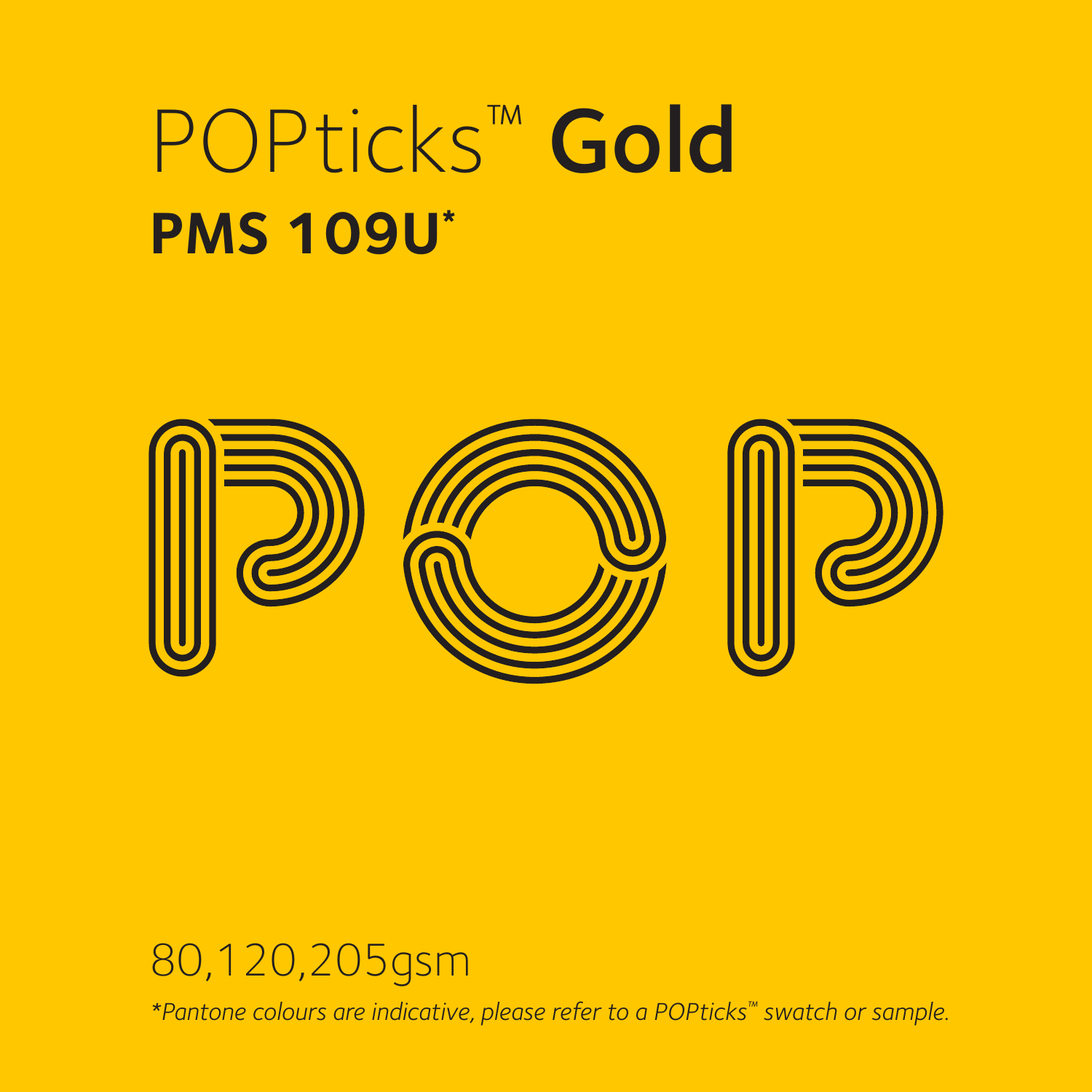# POPticks™ Saffron **PMS 151U\***



#### 80,120,160,205,325gsm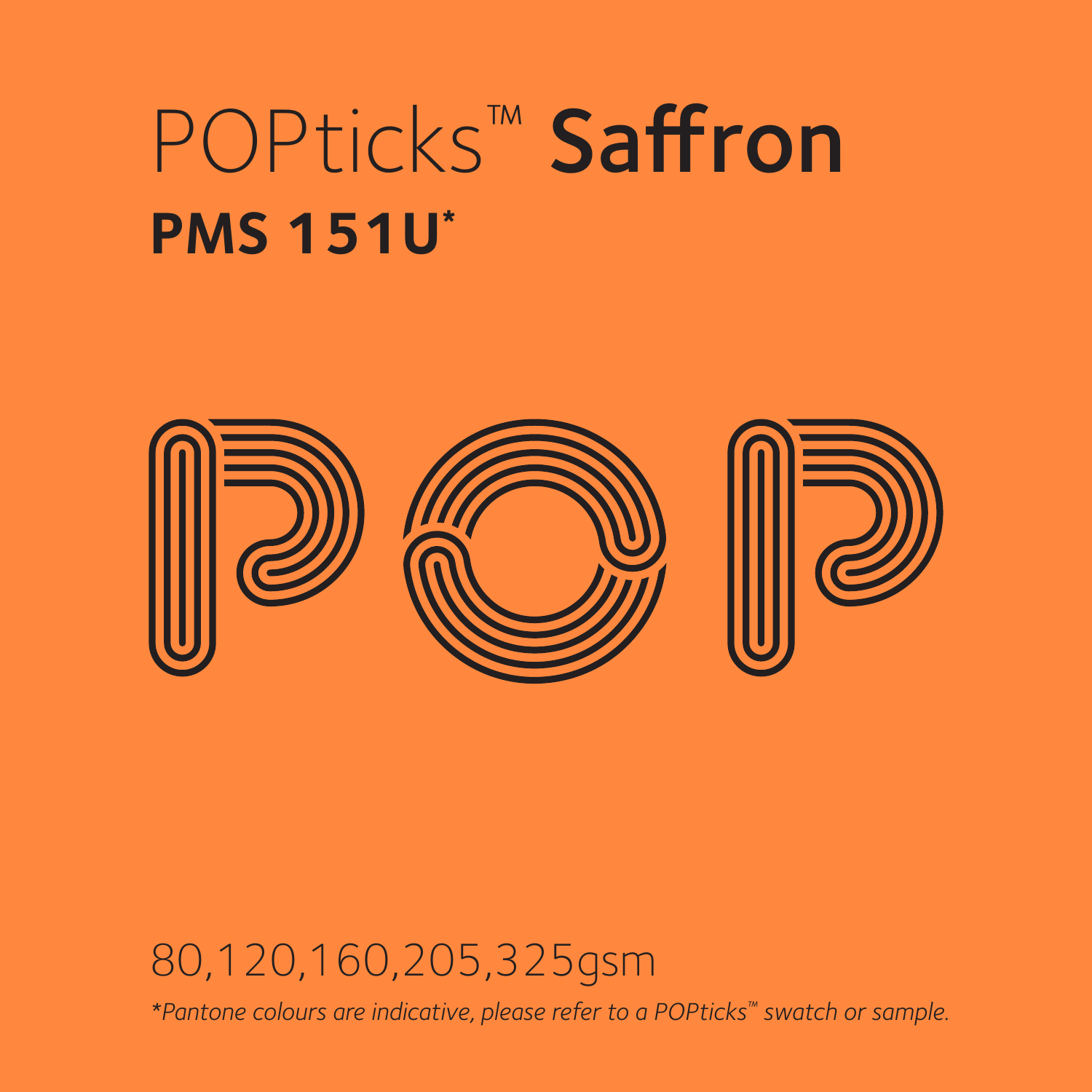### POPticks™ Red **PMS Red 032U\***



#### 80,120,160,205,325gsm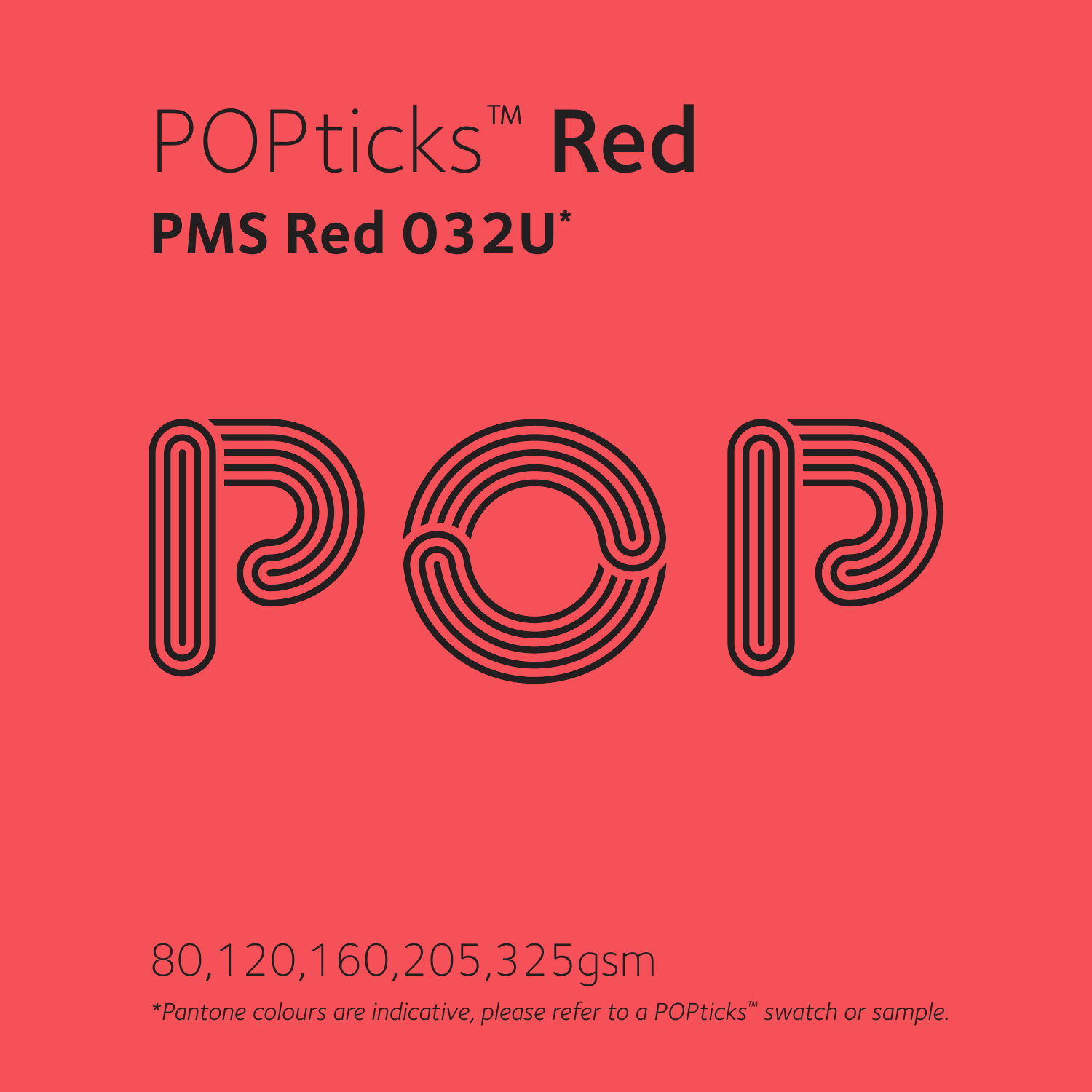# POPticks™ Turquoise **PMS 638U\***



#### 80,120,160,205,325gsm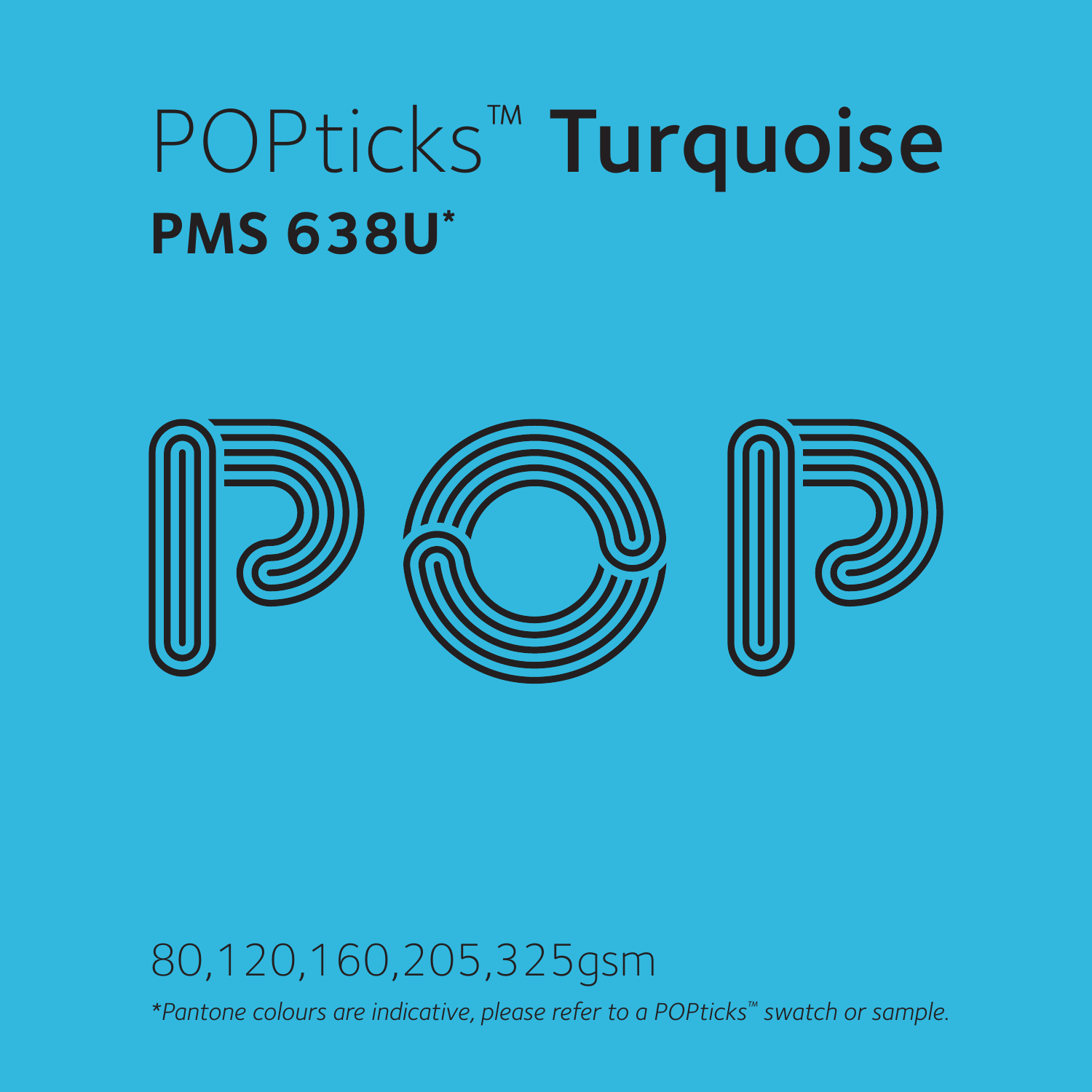# POPticks™ Parrot **PMS 3561U\***



#### 80,120,160,205,325gsm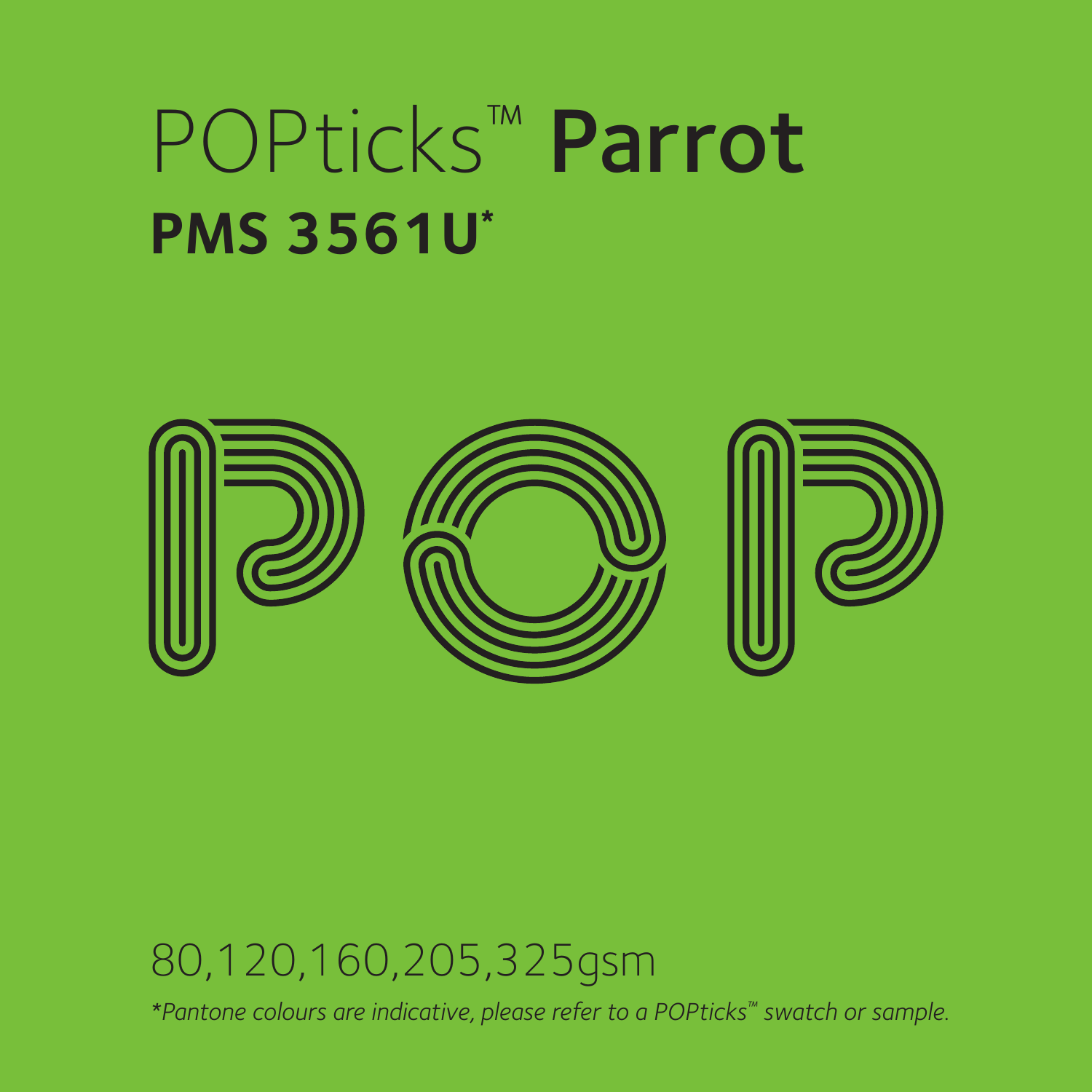# POPticks™ Taro **PMS 2072U\***



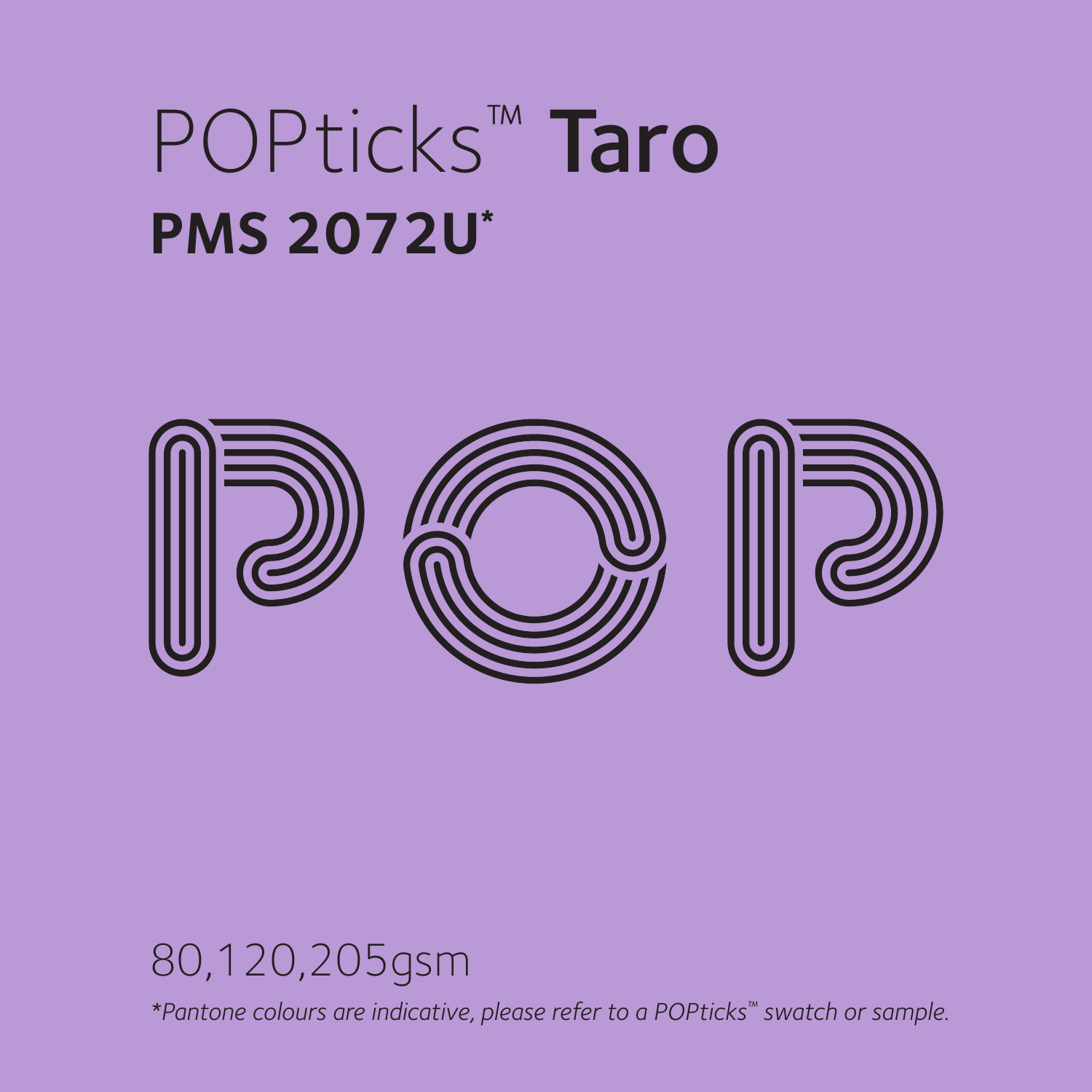# POPticks™ Platinum **PMS Cool Gray 2U\***